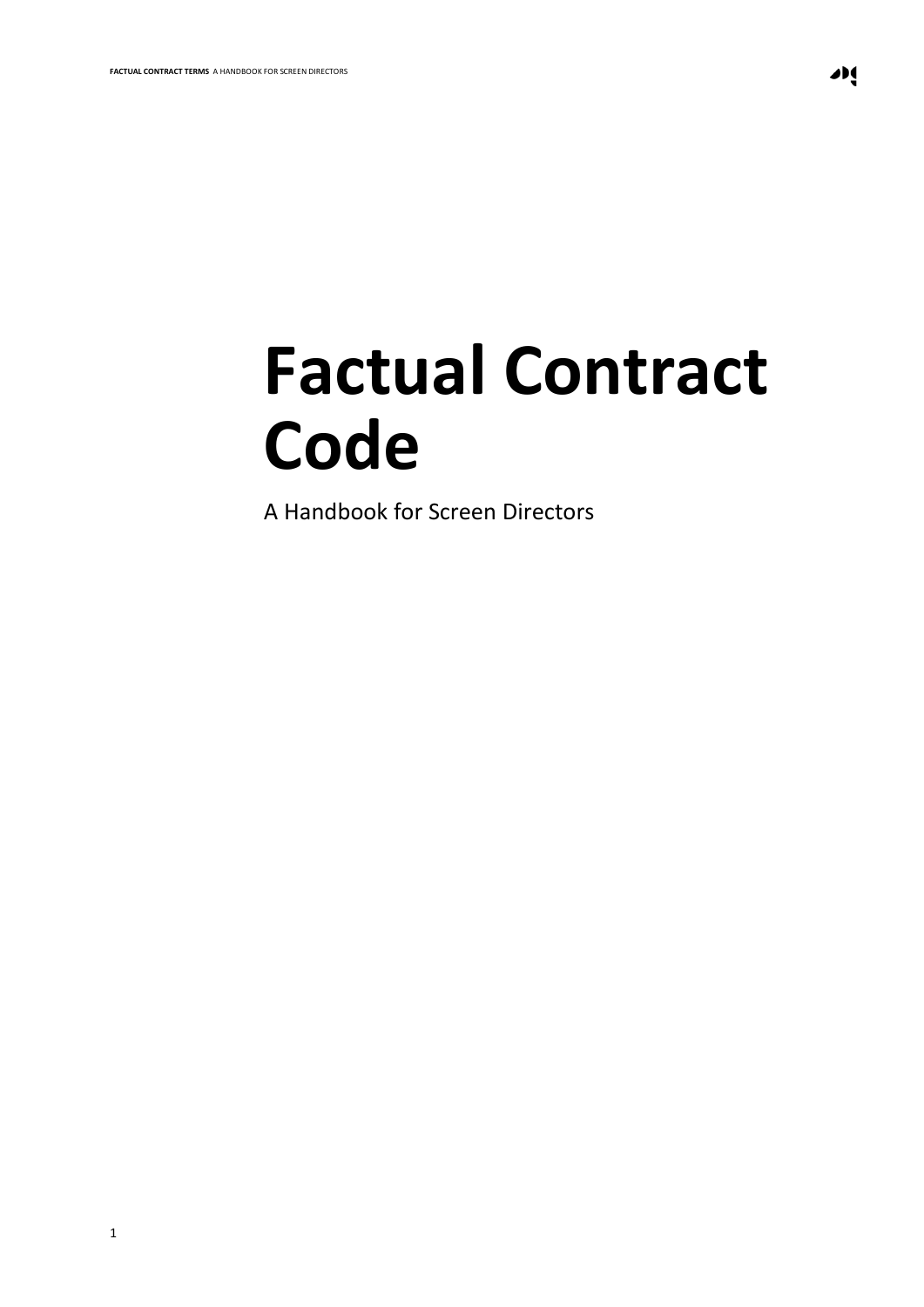In this document, SDGI seeks to provide guidelines for a good practice code that will not only help create a healthy production culture for the future but will also establish creative rights for directors that will allow them to function to their full creative and production capacities.

We recommend you use these contract guidelines as a checklist when signing a contract. We also recommend you attach this as an appendix to your contract and go through these with your producer. Please see additional copyright and finance guides for specific information related these clauses to also include in your contract .

Queries and issues arising from the operation of this document will, in the first instance, be dealt with directly between the director (and/or their agent) and the [production company/producer]. Any issues or queries that cannot be resolved in this way can be referred by a director (and/or their agent) to SDGI, who will attempt to resolve the issue with [the appropriate Head of Talent] at the production company. Any unresolvable issues will not be brought to RTE or BAI unless there is complete negotiation breakdown which will mean involving stalling the production, delaying broadcast or involving legal representation.

#### **1 - Contract**

The director shall have the right to have a contract for the production that lays out the terms of the employment.

#### **2 – Pre Production**

A director will be given a pre-production period to prepare the programme or series in agreement with the production company. Recommended guidelines are a minimum 3 weeks prep period per hour of television and 1 week for a half-hour and on established series the an appropriate duration shall be reach to match the length of series.

### **3 – Pre Production**

It is mutually beneficial to both producer and director that the director will have an input into how budget resources are spent as early as possible. The director has the right to know the top line budget and elements of the budget where it is relevant to the work of the director and can effect the quality of the project.

#### **4 – HODS**

The director, in consultation with the producers, selects and briefs the production Heads of Department. On returning series the director will accept already established cast and crew but will be advised of this requirement prior to engagement.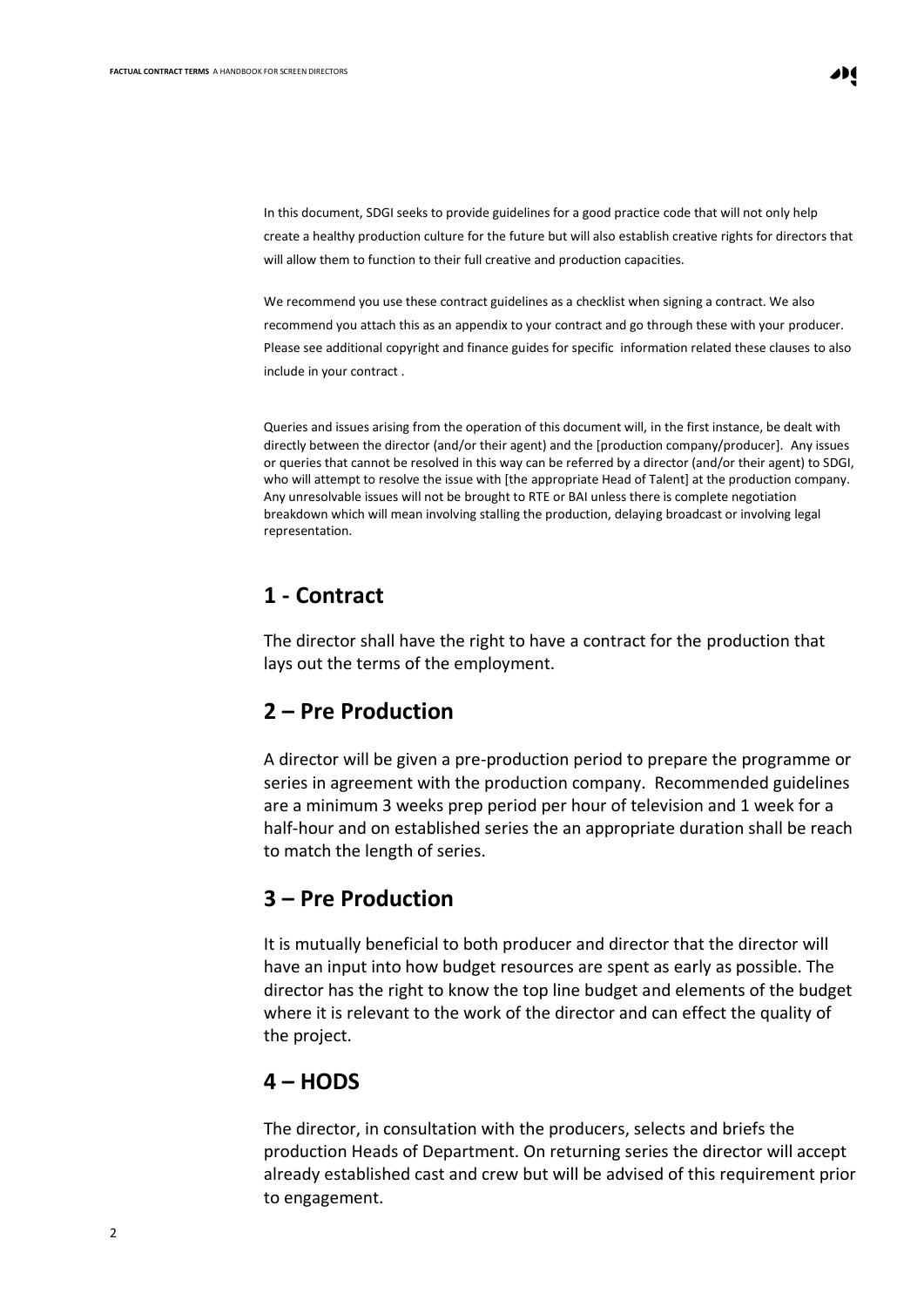## **5 – Scheudle**

The director will be fully consulted on and agree the shooting and postproduction schedules. In continuing and returning series the director will be given notice of and agree the shooting and post-production schedules prior to engagement.

#### **6 – Shoot**

All 'on-set' creative directions to talent and crew will be given by the director. The director undertakes to share responsibility with the producers for delivery of the shoot on schedule.

#### **7 – Reshoots**

The director has the first right of refusal to direct 2nd units, pick-ups and or to supervise those shoots whenever possible.

### **8 – Post Production**

The director will be the sole voice and supervise all stages of post-production. Once a first rough cut has been made by the director, the director will accept notes from the producer during the latter stages of the edit. Where possible producers notes will be compiled clearly and as one set of notes.

### **9 – Budget**

If any stage of the production overruns, goes over budget or is behind schedule, the director and producer will negotiate a solution to complete the production that is fair to both parties.

# **10 – 1 st Cut**

The director will be allowed an exclusive period to edit the film or episode, and create a '1<sup>st</sup> rough cut'. The recommended timeline is this will be circa 1-3